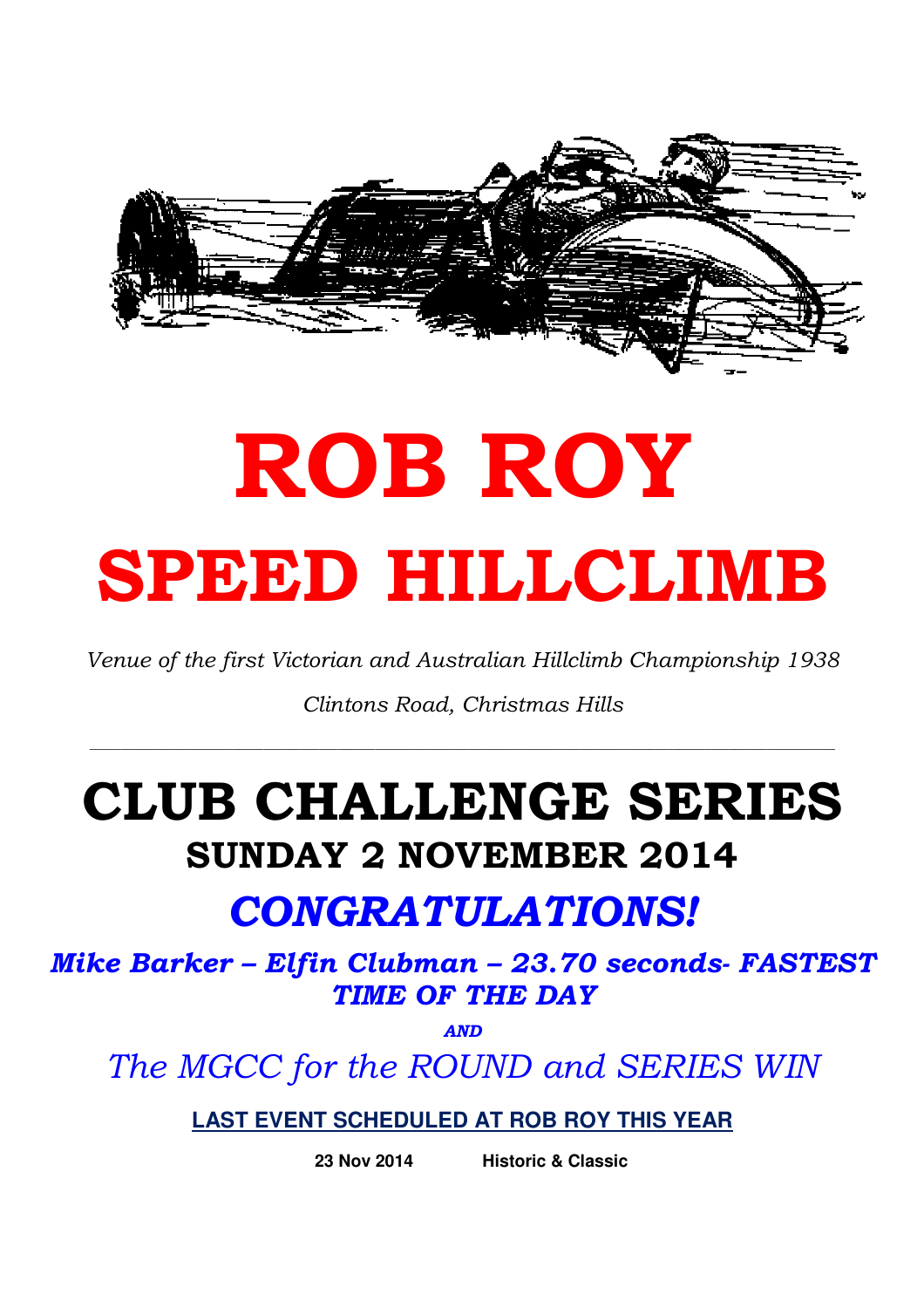## **Class Results**

| $N$ o. | <b>Driver</b> | <b>Make</b> | Run 1 Run 2 Run 3 Run 4 Run 5 Run 6             |  |  | <b>Best</b> | <b>Place</b> |
|--------|---------------|-------------|-------------------------------------------------|--|--|-------------|--------------|
|        | <b>Club</b>   |             | Split 1 Split 2 Split 3 Split 4 Split 5 Split 6 |  |  |             | Class $O/R$  |

### **A Sports & Sedans up to 1300cc**

| 216 | David Osborne<br>MGCC  | MG Midaet<br><b>Split Time</b> | 30.85<br>14.29 | 30.86<br>14.42 | 31.00<br>14.68 | 31.05<br>14.53 | 30.94<br>14.69 | 30.64<br>14.33                         | 30.64 |              | 36 |
|-----|------------------------|--------------------------------|----------------|----------------|----------------|----------------|----------------|----------------------------------------|-------|--------------|----|
| 124 | Doug Morrissey<br>MGCC | MG TC<br><b>Split Time</b>     | 38.08<br>16.41 | 37.61<br>16.12 | 37.40<br>15.99 | 38.87<br>16.60 | 36.40<br>15.67 | <b>DNS</b><br>$\overline{\phantom{a}}$ | 36.40 | $\mathbf{2}$ | 40 |

### **B Sports & Sedans 1301 up to 1600cc**

| 41              | Stephen Harrison<br>A7                        | Lotus Europa<br><b>Split Time</b>      | 28.29<br>13.26 | 26.88<br>12.66 | 26.59<br>12.64                         | 26.32<br>12.37 | 26.20<br>12.39 | 25.58<br>11.98 | 25.58 | 1            | 6  |
|-----------------|-----------------------------------------------|----------------------------------------|----------------|----------------|----------------------------------------|----------------|----------------|----------------|-------|--------------|----|
| 78              | Russ Mead<br>GCC                              | Ford Super Anglia<br><b>Split Time</b> | 30.95<br>-     | 27.46<br>12.81 | 27.62<br>12.86                         | 28.49<br>13.08 | 27.66<br>12.89 | <b>DNS</b>     | 27.46 | $\mathbf{2}$ | 20 |
| 65              | Warren Green<br><b>VHRR</b>                   | Ausca Verde<br><b>Split Time</b>       | 30.58<br>14.18 | 30.56<br>14.05 | 30.05<br>13.73                         | 30.66<br>14.07 | 30.02<br>13.64 | 28.92<br>13.22 | 28.92 | 3            | 28 |
| 375             | Andrea Ashton WardFord Cortina<br><b>MGCC</b> | <b>Split Time</b>                      | 28.95<br>13.56 | <b>DNF</b>     | 63.46<br>$\blacksquare$                | 29.26<br>13.57 | 29.68<br>13.88 | <b>DNS</b>     | 28.95 | 4            | 29 |
| $5\phantom{.0}$ | James Patterson<br>Lotus                      | Lotus Elan<br><b>Split Time</b>        | 32.72<br>15.00 | 31.76<br>15.17 | 30.82<br>14.61                         | 31.11<br>14.43 | 30.14<br>14.64 | 29.34<br>13.83 | 29.34 | 5            | 32 |
| 275             | Don Ashton<br><b>MGCC</b>                     | Ford Cortina<br><b>Split Time</b>      | 31.88<br>17.17 | 30.71<br>14.68 | <b>DNF</b><br>$\overline{\phantom{a}}$ | 31.16<br>14.97 | 30.40<br>14.46 | <b>DNS</b>     | 30.40 | 6            | 34 |

## **C Sports & Sedans 1601 up to 2000cc**

| 666 | David Anderson<br><b>MGCC</b> | <b>MGB Roadster</b><br><b>Split Time</b>       | 25.33<br>12.07 | <b>DNS</b>     |                |                |                |                | 25.33 | 1              | 3  |
|-----|-------------------------------|------------------------------------------------|----------------|----------------|----------------|----------------|----------------|----------------|-------|----------------|----|
| 17  | Graeme Edwards<br><b>RCCV</b> | <b>Renault Clio Sport</b><br><b>Split Time</b> | 27.54<br>13.16 | 27.36<br>13.19 | 26.60<br>12.63 | 28.82<br>12.62 | 26.46<br>12.44 | 25.88<br>12.27 | 25.88 | $\mathbf{2}$   | 9  |
| 15  | Mark Patane<br><b>AROC</b>    | Alfa Romeo<br><b>Split Time</b>                | 28.30<br>14.16 | 26.99<br>13.29 | 26.81<br>13.17 | 26.65<br>12.97 | 26.34<br>12.86 | 26.68<br>12.82 | 26.34 | 3              | 12 |
| 20  | Mike Ellsmore<br><b>MGCC</b>  | <b>MGA</b><br><b>Split Time</b>                | 28.60<br>13.34 | 28.42<br>13.14 | 27.54          | 27.20<br>12.84 | 26.69<br>12.43 | 26.99<br>12.52 | 26.69 | 4              | 14 |
| 49  | Jane Vollbregt<br><b>MGCC</b> | MGB GT<br><b>Split Time</b>                    | 28.70<br>13.66 | 27.67<br>13.19 | 28.09<br>12.99 | 27.67<br>13.21 | 26.81<br>12.83 | 26.83<br>12.60 | 26.81 | 5              | 15 |
| 25  | Rodger Chapman<br><b>MGCC</b> | <b>MGB Roadster</b><br><b>Split Time</b>       | 28.35<br>13.29 | 27.73<br>13.21 | 27.66<br>13.05 | 27.27<br>12.92 | 26.90<br>12.61 | 28.99<br>14.89 | 26.90 | 6              | 17 |
| 251 | Lorna Chapman<br><b>MGCC</b>  | <b>MGB Roadster</b><br><b>Split Time</b>       | 29.52<br>13.87 | 28.19<br>13.31 | 28.55<br>13.41 | 28.46<br>13.29 | 28.05<br>13.14 | 27.53<br>12.75 | 27.53 | $\overline{7}$ | 21 |
| 4   | Don Woods<br><b>MGCC</b>      | <b>MGB Roadster</b><br><b>Split Time</b>       | 28.79<br>13.73 | 28.09<br>13.36 | 28.03<br>13.37 | 27.80<br>12.97 | 27.77<br>13.07 | 27.70<br>13.10 | 27.70 | 8              | 22 |
| 14  | Markas Johnson<br><b>RSOC</b> | <b>Ford Escort</b><br><b>Split Time</b>        | 28.55<br>۰     | 28.28<br>13.91 | 29.35<br>14.89 | <b>DNS</b>     |                |                | 28.28 | 9              | 25 |
| 1   | Paul Slawaski<br><b>MGCC</b>  | <b>MGB Roadster</b><br><b>Split Time</b>       | 31.08<br>14.36 | 29.33<br>13.65 | 28.97<br>13.49 | 29.15<br>13.71 | 28.99<br>13.62 | 28.75<br>13.48 | 28.75 | 10             | 27 |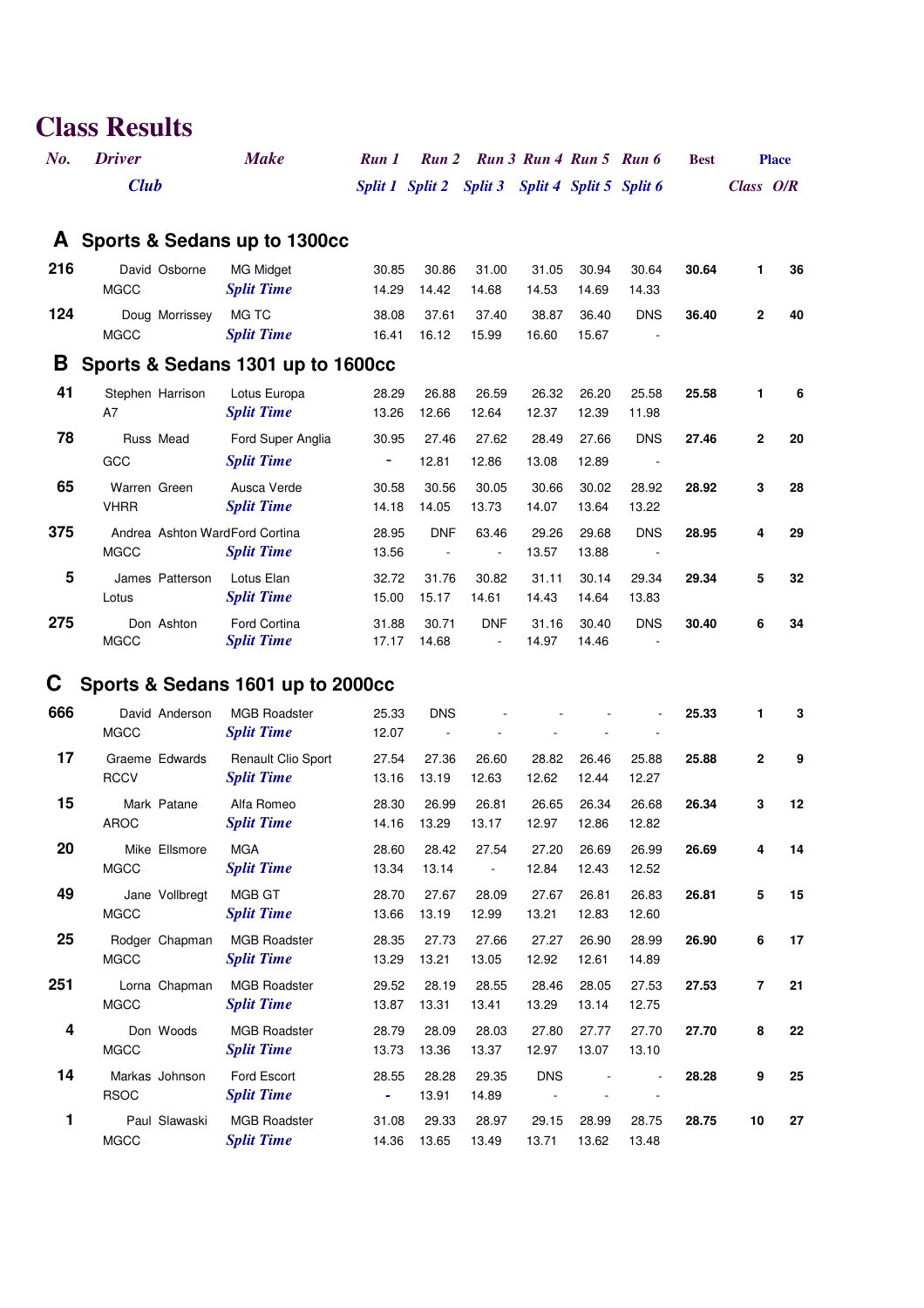# **Class Results**

| No. Driver  | <b>Make</b> |  | Run 1 Run 2 Run 3 Run 4 Run 5 Run 6             |  | Best | <b>Place</b> |
|-------------|-------------|--|-------------------------------------------------|--|------|--------------|
| <b>Club</b> |             |  | Split 1 Split 2 Split 3 Split 4 Split 5 Split 6 |  |      | Class $O/R$  |

### **C Sports & Sedans 1601 up to 2000cc (Cont)**

|    | MX <sub>5</sub>              | <b>Split Time</b>                        | 15.14          | 13.86          | $\sim$         | 14.09          | 13.84           | 13.66                         |       |    | 31 |
|----|------------------------------|------------------------------------------|----------------|----------------|----------------|----------------|-----------------|-------------------------------|-------|----|----|
| 59 | Rob Wilson<br><b>MGCC</b>    | <b>MGA</b><br><b>Split Time</b>          | 32.86<br>14.43 | 31.24<br>14.62 | 31.60<br>14.70 | 30.37<br>13.62 | 30.86<br>13.64  | 31.72<br>14.04                | 30.37 | 12 | 33 |
| 7  | lan Mayze<br><b>MGCC</b>     | <b>MGB Roadster</b><br><b>Split Time</b> | 30.99<br>14.53 | 31.01<br>14.59 | 31.43<br>٠.    | 31.61<br>14.88 | 30.93<br>14.49  | 30.63<br>14.14                | 30.63 | 13 | 35 |
| 39 | David Whitham<br><b>MGCC</b> | <b>MGB Roadster</b><br><b>Split Time</b> | 36.29<br>15.52 | 33.80<br>15.27 | 32.91<br>0.00  | 32.62<br>14.73 | 32.66<br>14.95  | 33.28<br>15.03                | 32.62 | 14 | 37 |
| 8  | Graeme Ankers<br><b>VHRR</b> | Porsche 924<br><b>Split Time</b>         | 34.23<br>15.76 | 34.93<br>15.58 | 34.65<br>15.99 | 34.45<br>16.27 | <b>DNS</b><br>۰ | $\overline{\phantom{a}}$<br>٠ | 34.23 | 15 | 38 |
| 16 | David Ritchie<br><b>MGCC</b> | <b>MGB Roadster</b><br><b>Split Time</b> | 35.96<br>16.18 | 35.56<br>15.96 | 34.66<br>15.61 | 37.25<br>17.19 | 36.49<br>17.48  | 34.44<br>15.50                | 34.44 | 16 | 39 |

### **D Sports & Sedans 2001 up to 3000cc**

| 968 | Paul Rojo<br>Porsche          | Porsche 968<br><b>Split Time</b>                      | 26.76<br>12.77 | 26.55<br>12.87 | 26.31<br>12.99 | 26.06<br>12.49 | 26.01<br>12.58 | 25.55<br>12.46 | 25.55 |   | 5  |
|-----|-------------------------------|-------------------------------------------------------|----------------|----------------|----------------|----------------|----------------|----------------|-------|---|----|
| 9   | <b>TCCA</b>                   | Shamila Abayakoon Toyota Starlet<br><b>Split Time</b> | 32.78<br>14.58 | 29.45<br>13.47 | 28.86<br>13.33 | 28.88<br>13.03 | 28.38<br>13.12 | 27.80<br>12.75 | 27.80 | 2 | 23 |
| 51  | John Moss<br>GCC              | BMW E30<br><b>Split Time</b>                          | 29.98<br>14.38 | 28.86<br>14.16 | 28.70<br>14.16 | 28.14<br>13.79 | 28.21<br>13.91 | 27.84<br>13.76 | 27.84 | 3 | 24 |
| 22  | Warren Whitham<br><b>MGCC</b> | Tovota MR2<br><b>Split Time</b>                       | 35.05<br>15.40 | 29.69<br>13.81 | 30.25<br>14.18 | 29.42<br>13.73 | 29.02<br>13.59 | 29.19<br>13.65 | 29.02 | 4 | 30 |

## **E Sports & Sedans 3001cc and over**

| 86           | GCC                        | Col Hunter      | Subaru<br><b>Split Time</b>                      | 27.70<br>12.42 | 25.84<br>12.08 | 24.94<br>٠.     | 24.43<br>11.20 | 24.42<br>11.15 | 24.09<br>11.04  | 24.09 | 1              | $\overline{2}$ |
|--------------|----------------------------|-----------------|--------------------------------------------------|----------------|----------------|-----------------|----------------|----------------|-----------------|-------|----------------|----------------|
| 24           | Simon Lodge<br><b>MGCC</b> |                 | <b>Renault Megane</b><br><b>Split Time</b>       | 29.11<br>13.69 | 27.34<br>13.35 | 26.37<br>13.00  | 25.81<br>12.50 | 25.65<br>12.50 | 30.04<br>12.38  | 25.65 | $\overline{2}$ | 7              |
| 6            | <b>RCCV</b>                | Glenn Armstrong | <b>Renault Sport Megane</b><br><b>Split Time</b> | 28.92<br>13.91 | 27.65<br>13.58 | 26.76<br>$\sim$ | 26.16<br>12.85 | 26.63<br>13.10 | 27.01<br>12.94  | 26.16 | 3              | 10             |
| $\mathbf{2}$ | <b>MGCC</b>                | Chris Randall   | MGB GT V8<br><b>Split Time</b>                   | 27.98<br>13.56 | 29.02<br>14.04 | 26.86<br>۰.     | 26.16<br>12.46 | 27.49<br>12.67 | 26.93<br>12.78  | 26.16 | 3              | 10             |
| 13           | Rhys Brown<br><b>MGCC</b>  |                 | <b>Ford Territory</b><br><b>Split Time</b>       | 26.64<br>11.92 | 26.52<br>11.97 | 26.73<br>12.00  | 27.03<br>12.17 | 27.45<br>12.51 | <b>DNS</b><br>۰ | 26.52 | 5              | 13             |
| 186          | Laura Hunter<br>GCC        |                 | Subaru<br><b>Split Time</b>                      | 29.75<br>13.61 | 35.78<br>13.72 | 28.23<br>14.02  | 27.70<br>13.34 | 26.83<br>12.37 | 27.69<br>13.77  | 26.83 | 6              | 16             |